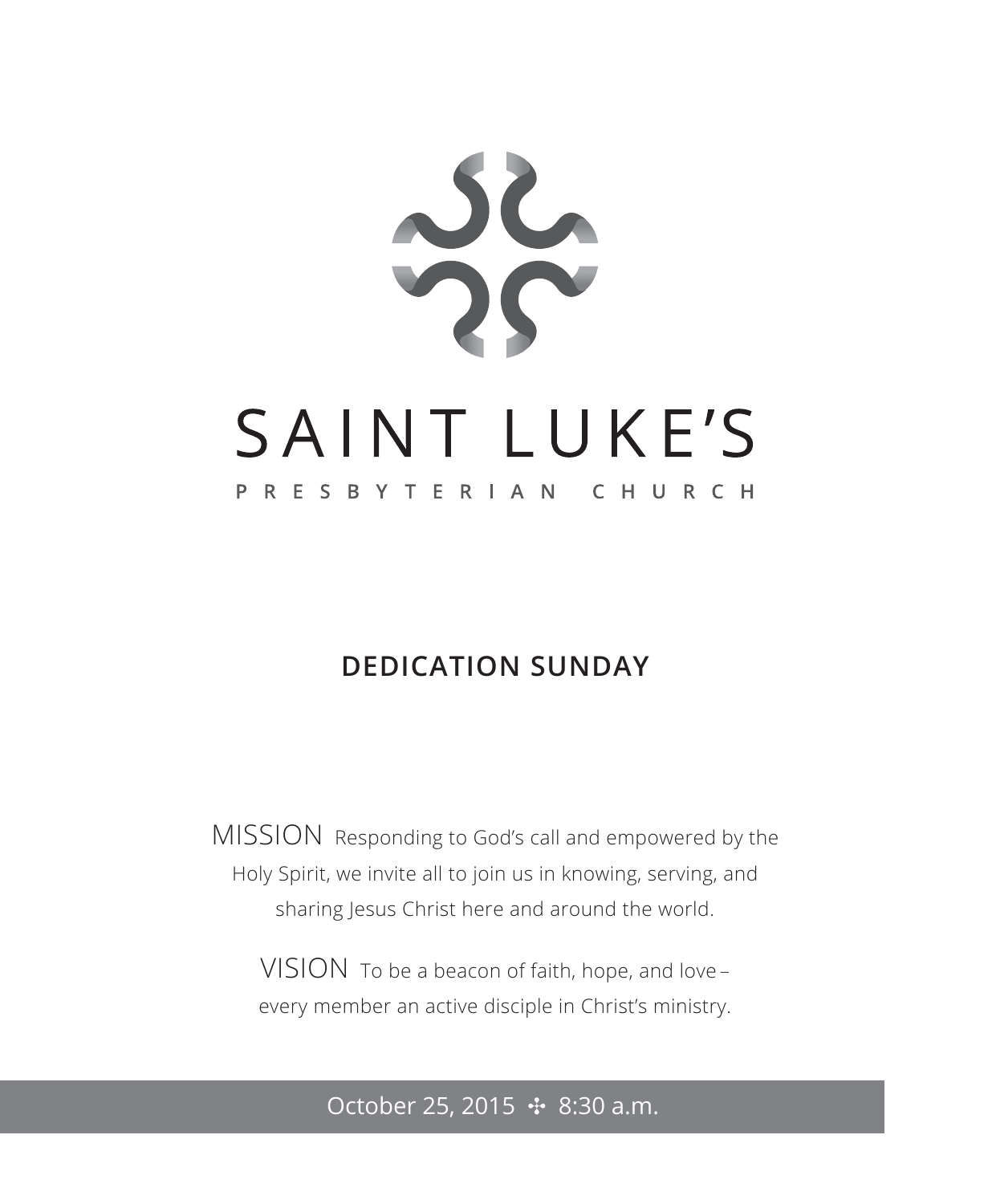

1978 Mount Vernon Road • Dunwoody, Georgia 30338 770.393.1424 • www.slpres.org

#### **October 25, 2015**

Dedication Sunday

**Liturgical Color:** *Green Green is used to represent spiritual growth.* 

#### **SUNDAY SCHEDULE**

**8:30 a.m.** Chapel Communion Service **9:30 a.m.** Sunday School **11:00 a.m.** Sanctuary Worship Service *Nursery available at all services & Sunday School*

#### **SERVING TODAY**

| Chapel Guild. Bill & Ellen Womack           |  |
|---------------------------------------------|--|
| <b>Continental Breakfast</b> Amanda Dunnick |  |
|                                             |  |

#### **WELCOME, GUESTS!**

We are delighted you are worshiping with us!

**DURING** the Welcome, please print the requested information on the Friendship Pad and pass the Friendship Pad down the pew.

**AFTER** the worship service, please join us outside the Chapel where our Pastors will be available to answer questions and provide you with a Guest Packet and a loaf of freshly-baked bread.

**FOR MORE** information about our programs, ministries or membership, please contact one of our Pastors at 770.393.1424.

#### **THAT ALL MAY WORSHIP**

**ASSISTIVE** hearing devices, large print hymnals, large print bulletins and pew cushions are available. Please contact an usher for further assistance.



**CHILDREN'S WORSHIP** notebooks and activity sheets are available on the table just outside the Chapel doors. For your convenience, there is a Family Restroom located in the hallway of the administrative offices, on the first floor, near the main lobby.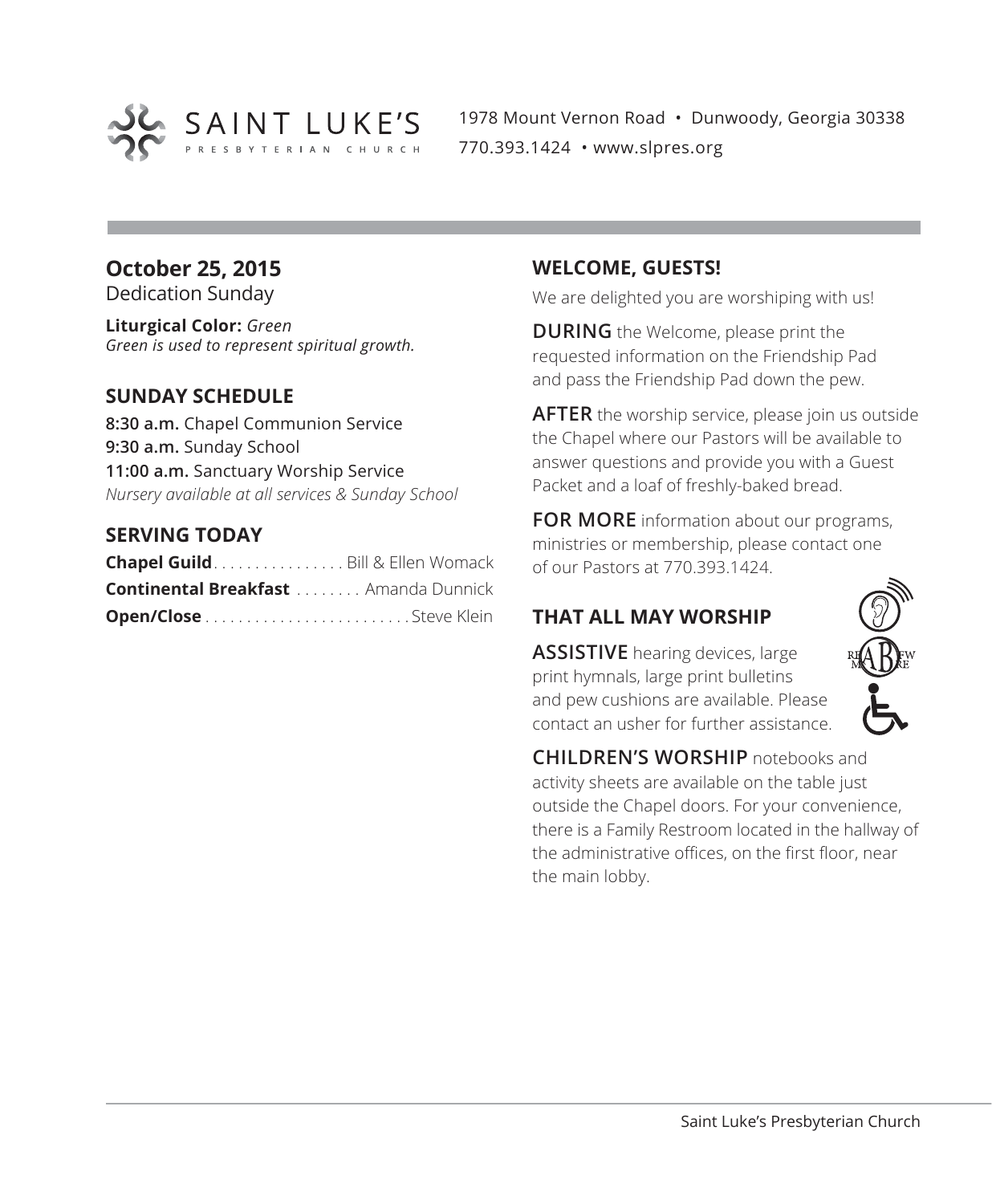#### **In Preparation for Worship**

 As people grow in their relationship to Christ, they grow in the practice of extravagant generosity, offering more and more of themselves for the purposes of Christ and providing the resources that strengthen ministry, helping the church touch the lives of more and more people in the same way their own lives have been touched and transformed by God." - Robert Schnase, *Five Practices of Fruitful Congregations*

**Passacaglia Austin Lovelace Passacaglia Austin Lovelace** 

#### **Welcome**

#### **Call to Worship** \*

- Leader: We gather in worship to celebrate this community of Christ's people!
- **People: We celebrate the love that we have for one another, the support that we give to one another and the journey we are on united by God's grace.**
- Leader: We come together this day to delight in offering our gifts.
- **People: We delight in the gifts we are giving, the pledges we are making and the future we are creating.**
- Leader: We join our hearts and our spirits today and delight in giving.
- **People: We are here! We are delighted! We are united!**
- Leader: Let us worship the God who loves when we delight in giving.
- **All: Let us worship God!**

#### \* Hymn #309

**Hymn #309** Come, Great God of All the Ages *ABBOT'S LEIGH*

#### **Call to Confession**  \*

Leader: The Lord be with you. **People: And also with you.**

Leader: Let us pray.

သိုင်း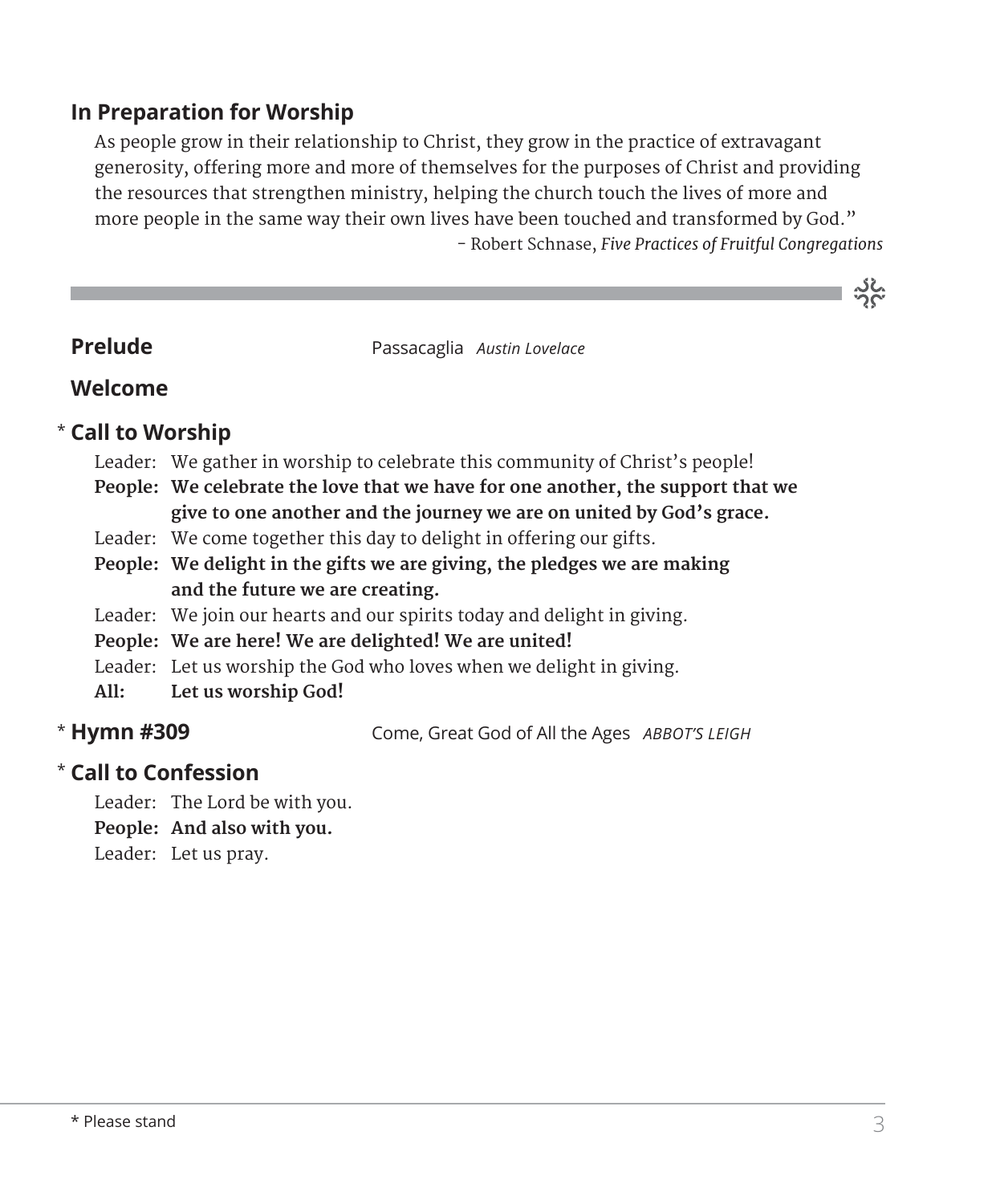#### **Prayer of Confession**  \*

 **Gracious God, we confess that we do not live lives of rejoicing. We are afraid to give of what You have given us. We do not find our joy in Your service. We do not find our hope in the sacrifice of love for which You ask. We think of ourselves and feel impoverished. We think of others and feel nothing. Forgive us, Loving One, as we ask for Your mercy. Turn us from selfish ways to loving ways so that we may begin again. Empower our lives so that through Your Spirit we may be bold disciples. We ask in Your Holy name...**  *(time of silent confession)*

Leader: Lord, in Your mercy, **All: Hear our prayer, Amen.**

#### **Assurance of Forgiveness** \*

**Song of Praise** Glory Be to the Father *GLORIA PATRI* \* Song of Praise

 **Glory be to the Father, and to the Son, and to the Holy Ghost; as it was in the beginning, is now, and ever shall be, world without end. Amen, amen.**

**Tell Us Our Story Catherine Anne Thomas & Shannon Dill** 

*Children are always welcome to stay in worship. However, parents may take your child(ren) to the nursery.*  Presentation of 3rd Grade Bibles

**Old Testament Reading** Jeremiah 31:1-9; page 733

 Leader: The Word of the Lord. **People: Thanks be to God.** 

**New Testament Reading** 1st Corinthians 3:9-11; page 167

Leader: The Word of the Lord. **People: Thanks be to God.**

**Sermon Example 2** Homecoming **Layton Williams** Layton Williams

#### **\* Affirmation of Faith** Apostles' Creed

 **I believe in God, the Father Almighty, Maker of heaven and earth, and in Jesus Christ, His only Son our Lord; Who was conceived by the Holy Ghost, born of the Virgin Mary, suffered under Pontius Pilate; was crucified, dead, and buried; He descended into hell; the third day He rose again from the dead; He ascended into heaven, and sitteth on the right hand of God the Father Almighty; from thence He shall come to judge the quick and the dead. I believe in the Holy Ghost; the holy catholic church; the communion of saints; the forgiveness of sins; the resurrection of the body; and the life everlasting. Amen.**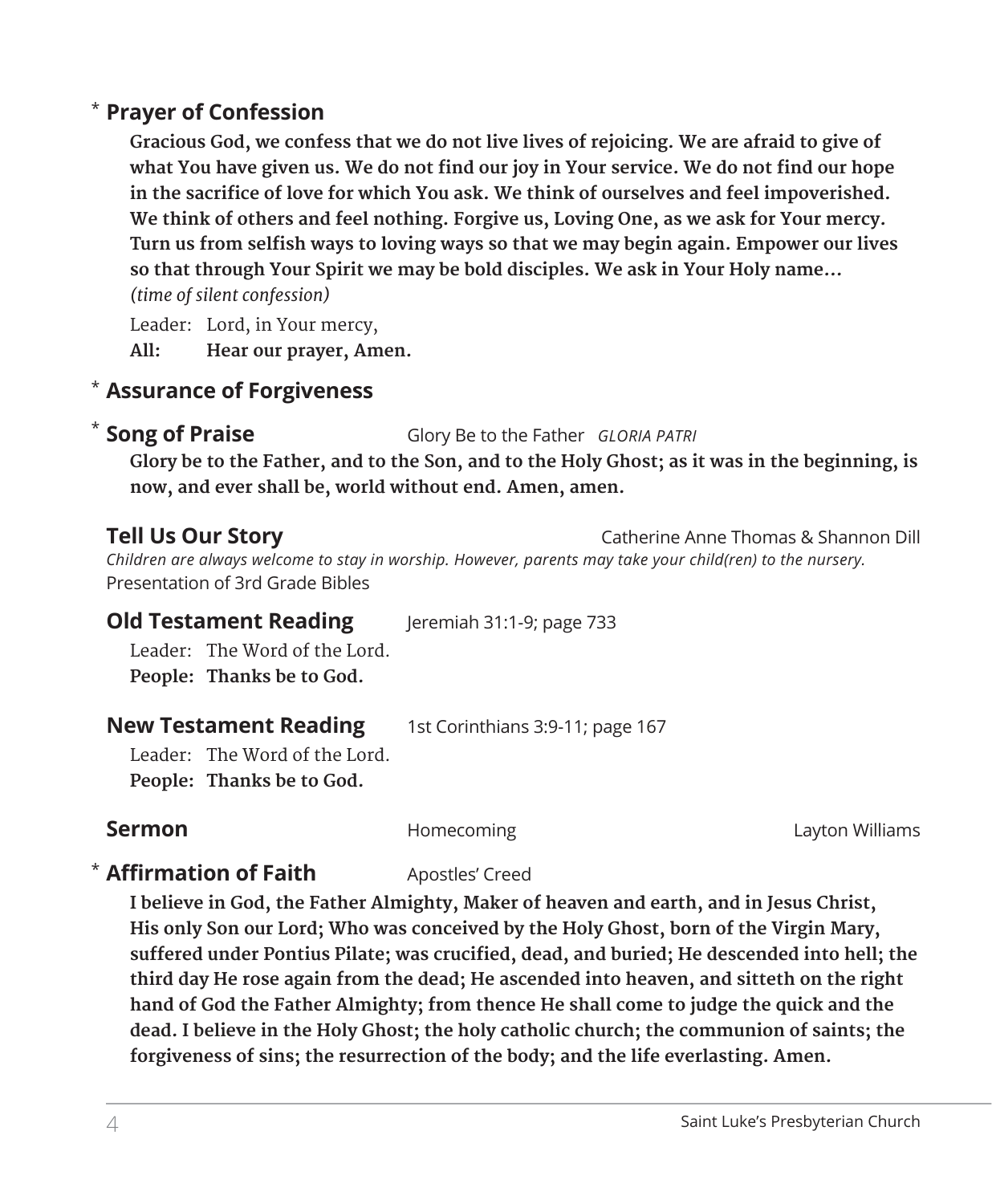#### **Offering**

*This morning we present and dedicate our 2016 Financial Commitments to the glory of God for the work of ministry at Saint Luke's and beyond. When directed by the ushers, please proceed down the center aisle and place your 2016 pledges and your Sunday offering in the baskets. Return to your pew by the side aisle. If you have already submitted your pledge, please use the electronic giving card found in the pew rack.*

**Hymn #708** We Give Thee but Thine Own *SCHUMANN*

#### **Litany of Dedication** \*

- Leader: Great God of Love, in Christ You offer us the light of the world.
- **People: We pray that Your Spirit will move us to reflect that light to others.**
- Leader: O God, You name us the salt of the earth.
- **People: We pray that You will use us to bring health and healing to a hurting world.**
- Leader: Teach us to be good stewards of our love and compassion.
- **People: May we learn to share the burdens of others and lighten their load.**
- Leader: Teach us to be good stewards of our time and talents.
- **People: May we learn that in serving Your church we glorify Your name.**
- **All: Help us to seek Your will in all that we do. Amen.**

#### **Passing of the Peace** \*

Leader: May the peace of Christ be with you.

**People: And also with you.**

#### **The Lord's Supper**

*Communion will be served by intinction (dipping the bread into the cup). If you would like to be served where you are sitting, please raise your hand. Everyone is invited to participate in the sacrament. Children who have discussed the sacrament with their parents and/or a pastor are welcome. The cup holds grape juice, not wine, during this service. A server with gluten-free wafers will be standing directly in front of the communion table for those who prefer this option.*

### **The Lord's Prayer**

 **Our Father Who art in heaven, hallowed be Thy name. Thy kingdom come, Thy will be done, on earth as it is in heaven. Give us this day our daily bread; and forgive us our debts, as we forgive our debtors; and lead us not into temptation, but deliver us from evil. For Thine is the kingdom and the power and the glory, forever. Amen.**

### **Communion Music**

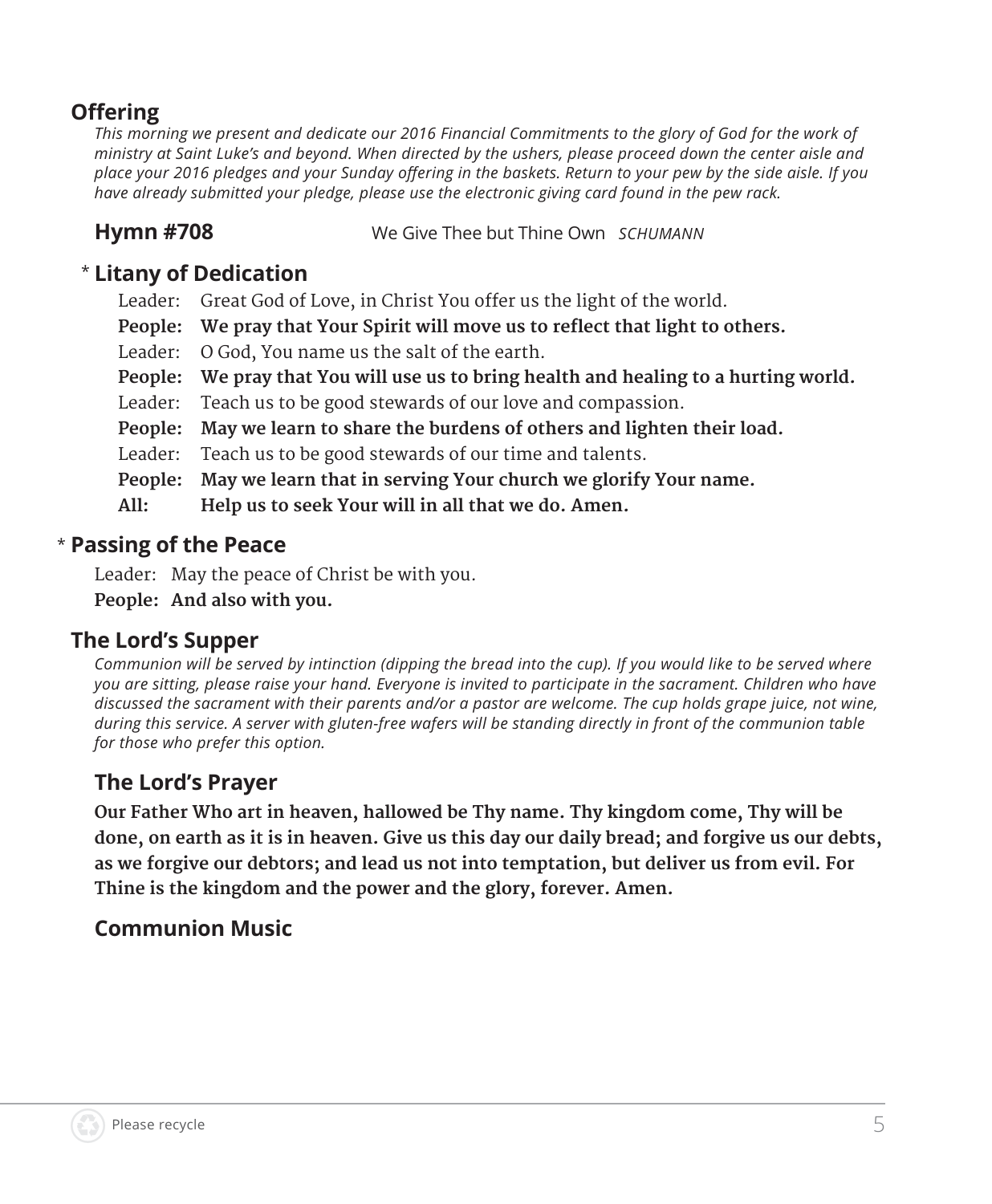#### **Prayers of the People**

\* Hymn #301

**Hymn #301** Let Us Build a House *TWO OAKS*

- $*$  Benediction
- \* Postlude

**Postlude** Trumpet Tune *Aaron Miller* 

**LAYTON WILLIAMS** is the daughter of church members Beth and Don Dresher. Layton grew up here at Saint Luke's — roaming the hallways as a young child, participating in every level of the youth ministry and in the life of the church as a whole, and learning what it means to love and serve God and neighbor.

After graduating from the University of Georgia, Layton moved to Austin, Texas, where she served as an AmeriCorps volunteer and spent three years working with middle and high school students as a nonprofit educator. She then attended Austin Presbyterian Theological Seminary and received her M.Div. in the spring of 2014. While at APTS, Layton was awarded the Crawley Fellowship — the highest award given to an incoming student. She also received the Pile-Morgan Fellowship, one of three awards given to outstanding graduates.

Layton was ordained as a Teaching Elder to serve as Pastoral Resident at Fourth Presbyterian Church in Chicago, Illinois. As Pastoral Resident, she oversees a variety of ministries including Jazz Worship, Young Adult ministry, and Adult Education.

She writes, "I have particular passions for theology, teaching, preaching, writing, storytelling, and justice work. I'm deeply invested in the question of how our worship and theology are intertwined with our call to justice and community — and where the church within the walls meets the church beyond the walls."

Welcome home, Layton!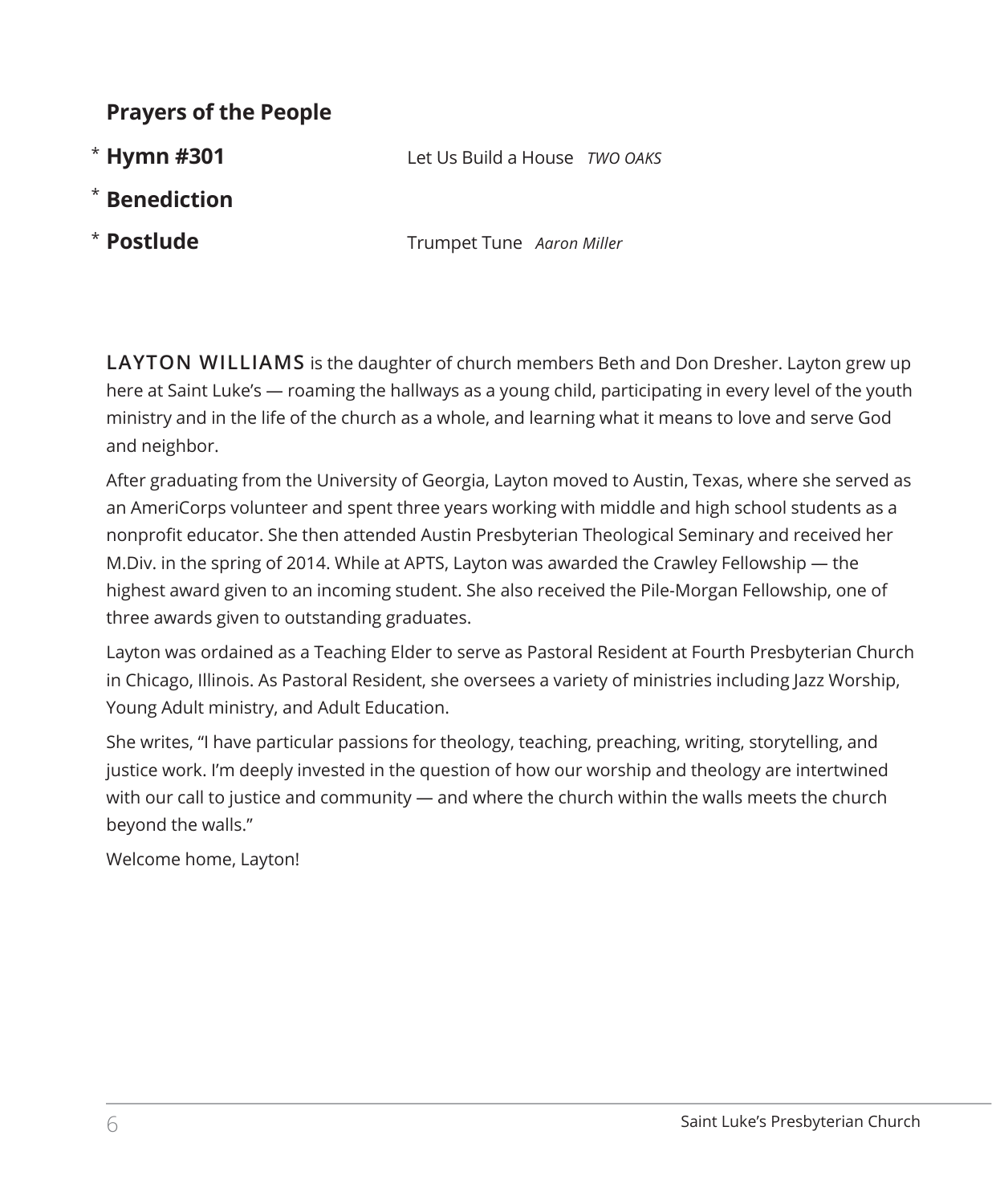# Sunday Spotlights:

## **TODAY IS DEDICATION SUNDAY**

 $\mathbf{?} \mathbf{\hat{}}$  Today you're invited to bring your completed 2016 Pledge Form forward during the offering as we celebrate the privilege of accomplishing great things in God's name through the generosity of your time, talents and treasures. God has work for us to do in 2016! This is an exciting time to be a part of Saint Luke's, and your financial pledge helps us to plan responsibly for the future. A copy of the Pledge Form is on page 11 of this bulletin.

#### **LATER TODAY: TRUNK 'N TREAT!**

 $\widetilde{\mathbf{Q}}\widetilde{\mathbf{C}}$  Dress up, invite your friends, and don't miss this fun annual event! The fun & games begin at 4 p.m. today, followed by Trunk 'n Treating, a costume parade, and a Spooktacular supper in the Great Hall. Meal tickets must be purchased in advance and are available in the lobby after this worship service.

|                | <b>YOUTH CONNECTION</b>                                                            | <b>Phil Brown</b><br>philbrown@slpres.org / 770.393.1424 ext. 238                                                                                                                                                                          |
|----------------|------------------------------------------------------------------------------------|--------------------------------------------------------------------------------------------------------------------------------------------------------------------------------------------------------------------------------------------|
|                | for Middle School updates:<br>for High School updates:<br>for Youth Choir updates: | Stay current with Saint Luke's Youth Ministry by signing up for text message updates. Dial 81010 and text:<br>youth, text @6th-8thSL<br>parents, text @MSparentSL<br>youth, text @9th-12thSL<br>parents, text @HSparentSL<br>text @choirSL |
| Sundays:       | $9:30-10:30$ a.m.                                                                  | Youth Sunday School meets upstairs in Sheppard Hall                                                                                                                                                                                        |
|                | 12:15-1:00 p.m.                                                                    | Youth Choir rehearsal                                                                                                                                                                                                                      |
|                | 4:00 p.m.                                                                          | Trunk 'n Treat!                                                                                                                                                                                                                            |
|                | <b>Wednesday Night Feast</b>                                                       | Dinner starts at 5:45; Youth classes/activities follow.                                                                                                                                                                                    |
| <b>Nov 6-8</b> | <b>High School Retreat</b>                                                         |                                                                                                                                                                                                                                            |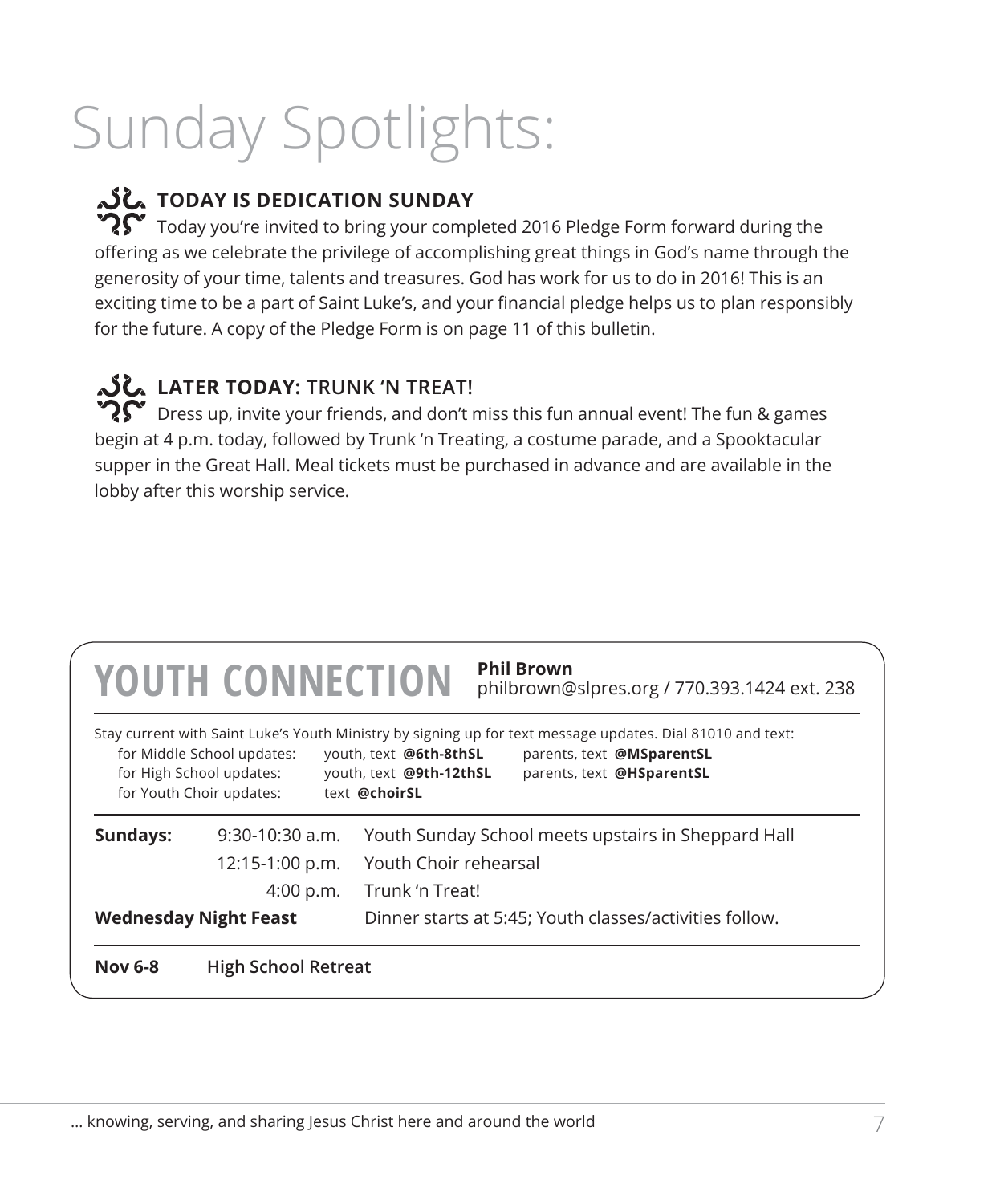## **ADULT MINISTRY Shannon Dill**

shannondill@slpres.org / 770.393.1424 ext. 229

**ADULT SUNDAY SCHOOL** classes meet between the worship services, 9:30-10:30 a.m. Descriptions of current groups are available on our website (slpres.org) or http://bit.ly/ AdultSundaySchool. Please join us!

#### **FRIDAY MORNING MEN'S BIBLE STUDY**

Fellowship and Bible study every Fri. from 6:40-8:00 a.m. in the Parlor with Dan Joyce. **WEDNESDAY MORNING MOMS** meet 10-11 a.m. on Wednesdays (through 11/11) to discuss *Death By Suburb: How to Keep the Suburbs from Killing Your Soul*. Take this time each Wed. to stop, center yourself, and reconnect. Bring a friend and come as you are! Contact Shannon Dill (info above) with questions.

|                         | <b>Weekly Choir Rehearsals:</b> |                  |                         |
|-------------------------|---------------------------------|------------------|-------------------------|
| <b>MUSIC MINISTRY</b>   | Sundays                         | 12:15-1:00 p.m.  | Youth Choir             |
| <b>Clair Maxwell</b>    | Wednesdays                      | $5:15-5:45$ p.m. | Cherub Choir            |
|                         |                                 | $5:00-5:45$ p.m. | Westminster Choir       |
| clairmaxwell@slpres.org |                                 | $6:30-7:20$ p.m. | <b>Festival Ringers</b> |
| 770.393.1424 ext. 227   |                                 | 7:30-9:00 p.m.   | Chancel Choir           |
|                         |                                 |                  |                         |

**MUSIC MINISTRY SUNDAY** is Nov. 15 – Save the date! Don't miss this special Sunday when all our choirs lead us in worship and celebrate the music ministry at our church!

**SING FOR CHRISTMAS!** If you would like to participate in the Toys for Tots concert or the Lessons and Carols service, plan to join us for choir rehearsals beginning in Nov. to learn the music. Space is available in all our choirs, and everyone is welcome. Be a part of this musical time of the year!

## **SPLASH!** CHILDREN'S

**Catherine Anne Thomas** cathomas@slpres.org / 770.393.1424 ext. 228

**FAITHFUL VOLUNTEERS NEEDED!** Our weekly program during the 11:00 worship service, *Faithful Friends*, needs friendly adult volunteers to facilitate a pre-planned lesson with K-2nd Grade kids each week. Please use http://tinyurl.com/SLfaithfulfriends to sign up for a Sunday or two. Thank you!

**WED. NIGHT VOLUNTEERS** On Wed. evenings, kids ages 4-5 will enjoy a video clip, music videos, games, lively activities, and take-home fun in our new series: Deep Blue. This is taught by a rotating schedule of adult volunteers – we sure could use your help! To sign up, go to: http://tinyurl.com/DeepBlue2015.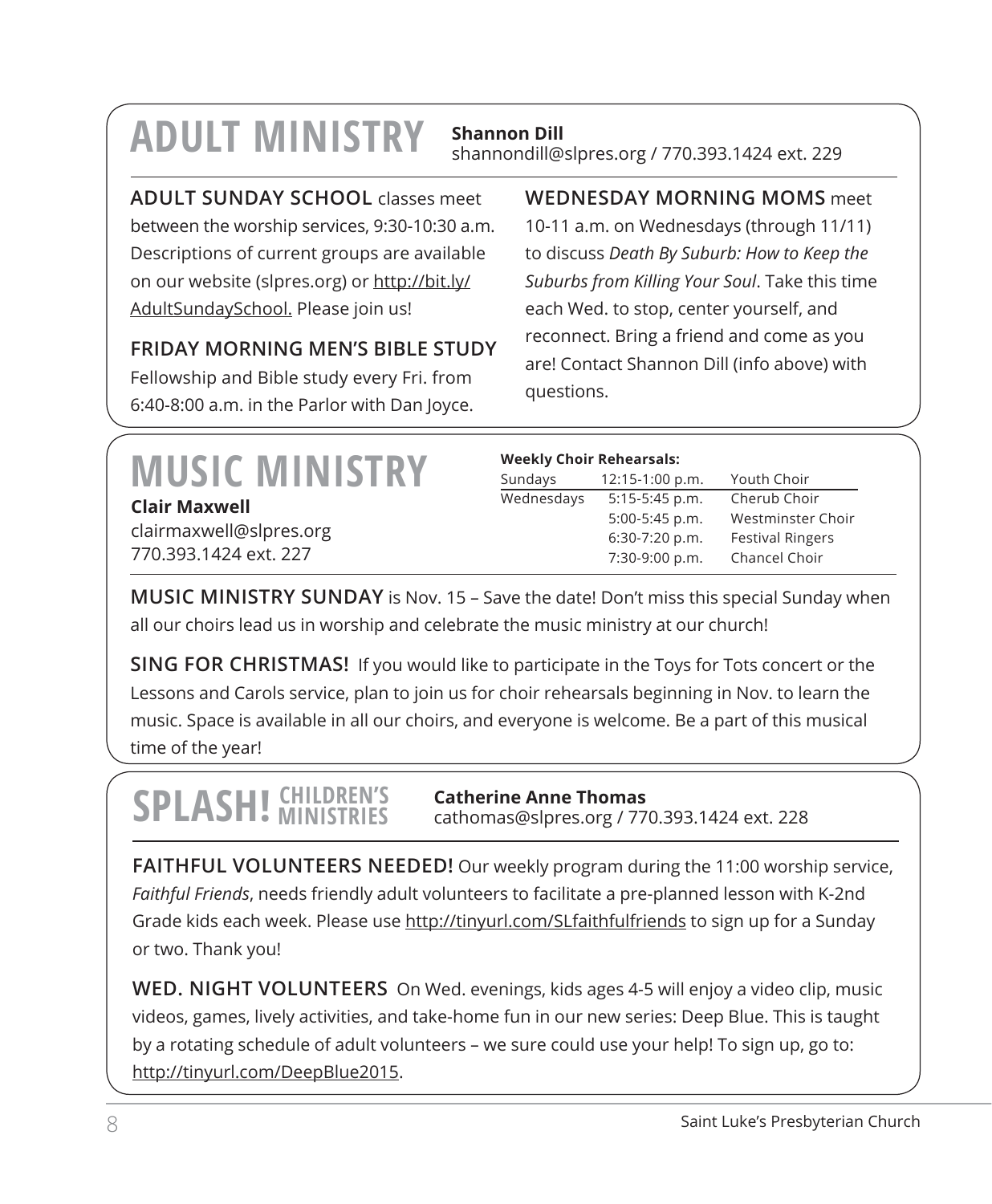**WEDNESDAY NIGHT FEAST** at Saint Luke's is a weekly time for fellowship, dinner, faith exploration, and choir rehearsals. Everyone is welcome to join us for any or all of the evening activities. **Pick up the Feast brochure** for class descriptions, schedule, full menu, and registration form, or view it online at slpres.org. Fill out a blue "Feast" pew card and drop it in the offering basket to make a reservation for this Wednesday night.

**SUPPER CLUB: NOV. 7** Let's enjoy some Fall fellowship! Join with fellow Saint Luke's couples or singles for a potluck style dinner at a member's home! You'll reconnect with old friends or meet new ones and share food, fellowship, and fun. RSVP on the poster in the lobby by Nov. 2 to host or participate. Call Fern Mitropoulos (770.343.8996) or Donna Nall (404.964.6933) with questions.

#### **OFFICER NOMINATING COMMITTEE**

**(ONC)** Four members from the congregation are needed to serve as members-at-large on this important committee. The ONC nominates to the congregation 19 officers to serve as elders and deacons who will be elected in Feb. 2016. The term of office is one year, but the majority of work is done Nov.- Feb. If interested, please let Dr. Vance know.

**HOLIDAY SHOPPING SPREE!** One of Saint Luke's best-kept secrets is the annual preschool Shopping Spree: 20+ local artisans sell all kinds of unique, handmade gifts in the Great Hall. You're sure to find something for everyone on your list! Proceeds support the Saint Luke's Little Saints Preschool. **Nov. 4: 9 a.m. - 1 p.m. & 5 - 8 p.m. / Nov. 5: 9 a.m. - 1 p.m.**

**OCT. 27 OWLS (Older, Wiser, Loving Seniors)**  11:30 a.m. ~ Craig Gleason, professional singer/ guitarist/songwriter, will entertain us with songs, story telling and humor. His music includes hits from 1920 all the way up to the 70's in the style of Chet Adkins, Gene Autry, Irving Berlin, Johnny Cash and even Jimmy Buffet. Don't miss this one! Sign up on the poster in the lobby.

#### **PRESBYTERIAN DISASTER ASSISTANCE**

enables PCUSA congregations and mission partners to support and care for communities adversely affected by crises and catastrophic events. PDA is currently collecting aid for those affected by the severe flooding in South Carolina. To support their efforts in SC and across the globe, visit: http://pda.pcusa.org.

#### **ALL CREATURES GREAT AND SMALL**

are invited to participate in a service of worship celebrating all living things in God's good creation — fur, feathers, scales, and fins are welcome! Bring your pet for a special blessing as we give thanks to God for the gift they are to our lives. Animals must be on a leash or in an appropriate carrier. If your pet is unable to travel, feel free to bring a photo, their collar, or other memento. Sun., **Nov. 8,** 2 p.m. in the Hannaford Garden.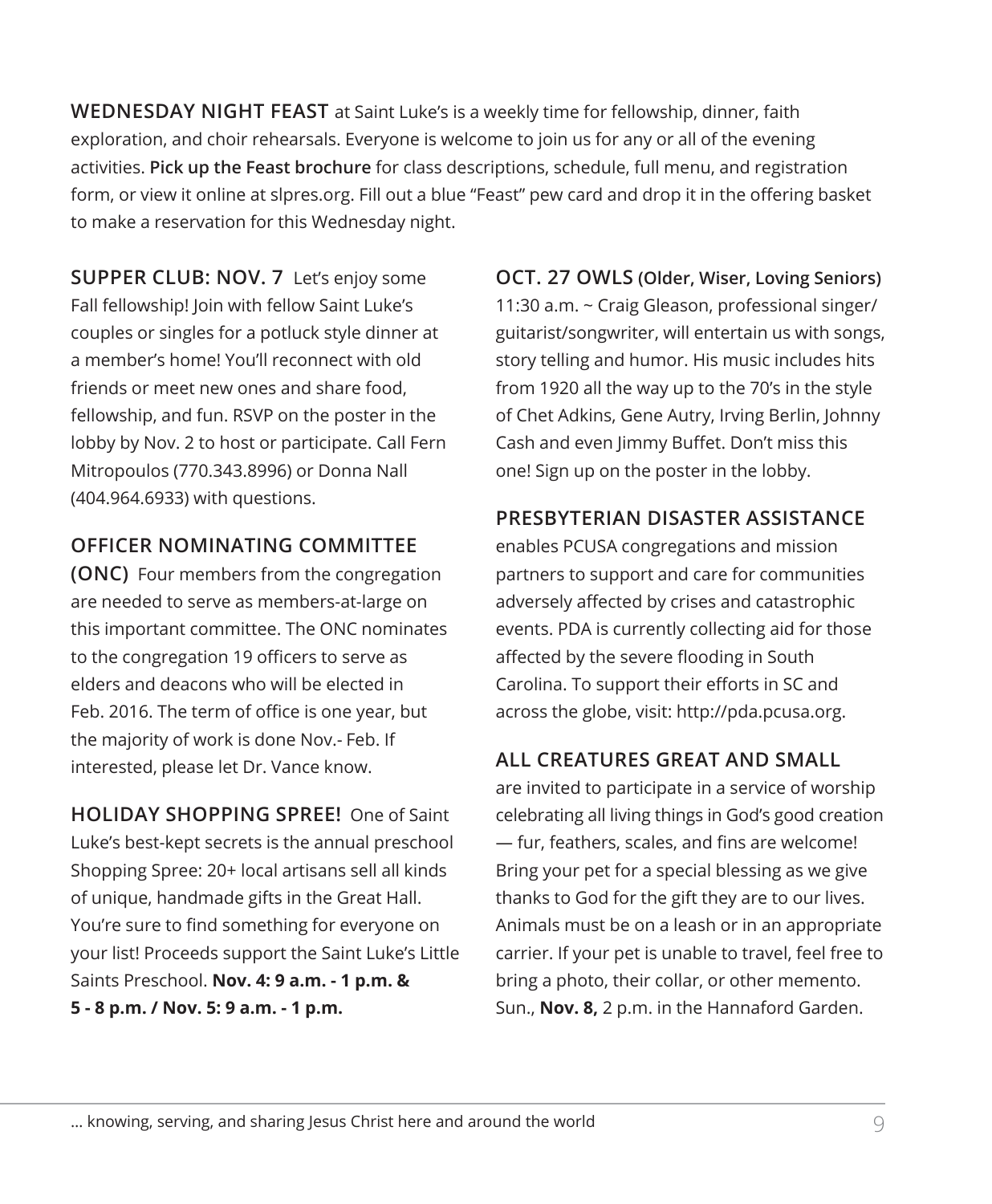**MEAL MINISTRY** provides meals for members recovering from a surgery or illness, suffering the loss of a loved one, or celebrating a birth or adoption. If you are interested in delivering a meal or would like more info, please contact Sandra Clay: sandrabclay@comcast.net.

**VISITING CARE TEAM** connects with members who are not able to come to church, but benefit from some personal contact with their church family. Contact Lucy Painter: lucypainter@comcast.net / 770.393.8044.

**HELPING HANDS** This ministry matches short term needs (like setting up a computer, driving a member to an appointment, changing light bulbs) with available resources (your time and talents). If you can help, contact Barry Smith: pseinc@ mindspring.com / 404.731.7020. If you need a Helping Hand, contact your Deacon.

**R.O.C.K. (REACHING OUT THROUGH CROCHETING & KNITTING)** Men and women of any age and skill level are welcome to join us every Wed., 10 a.m. to Noon in the Parlor.

**BUY SOME, SHARE ONE** Support local food pantries by buying an extra item every time you go to the grocery store! Donations are collected in the main lobby. Donations go to the Interfaith Outreach Home (IOH) and Community Assistance Center (CAC).

**PRAYER MINISTRY** The prayer team offers intercessory prayers to God on Sundays at 10:35 a.m. in Room 137. Please join us.

#### **SAINT LUKE'S SERVES JOURNEY & IOH**

Volunteers are needed from now through Aug. 2016. Please sign up your family, group or class in the lobby or call Al Bridges at 770.394.6581.

 **JOURNEY** Provides shelter and food for approximately 26 homeless men. Saint Luke's prepares and serves a meal on the fourth Sunday of each month. Eating with the men is encouraged and they enjoy the companionship.

#### **INTERFAITH OUTREACH HOME (IOH)**

provides transitional housing for homeless families. On the third Thursday of each month, the adults have life skills training and Saint Luke's provides and delivers a meal (approx. 15 kids and 10 adults). Meal expenses are reimbursable by Saint Luke's.

#### **FITNESS OPPORTUNITIES**

- > **CHRISTIAN DANCE PARTY** / exercise class Thurs., 7-8:00 p.m.; \$6/class. Ciara Simone: CiaraSimone@yahoo.com / 404.454.7869.
- > **TAI CHI** Tues. & Thurs., 12:30-1:30 p.m.; \$10/class. Sam Evans: educcons@aol.com / 678.650.2399.

**\*FAITHFUL FRIENDS** After *Tell Us Our Story* at the 11:00 service, parents of all K, 1st, & 2nd Graders may bring their student and "follow the cross" into the Narthex. Lauren Fogarty will assist you at signing your child in to *Faithful Friends* and give you a security clip. Pick up your child after worship in The Harbor (upstairs, room 213).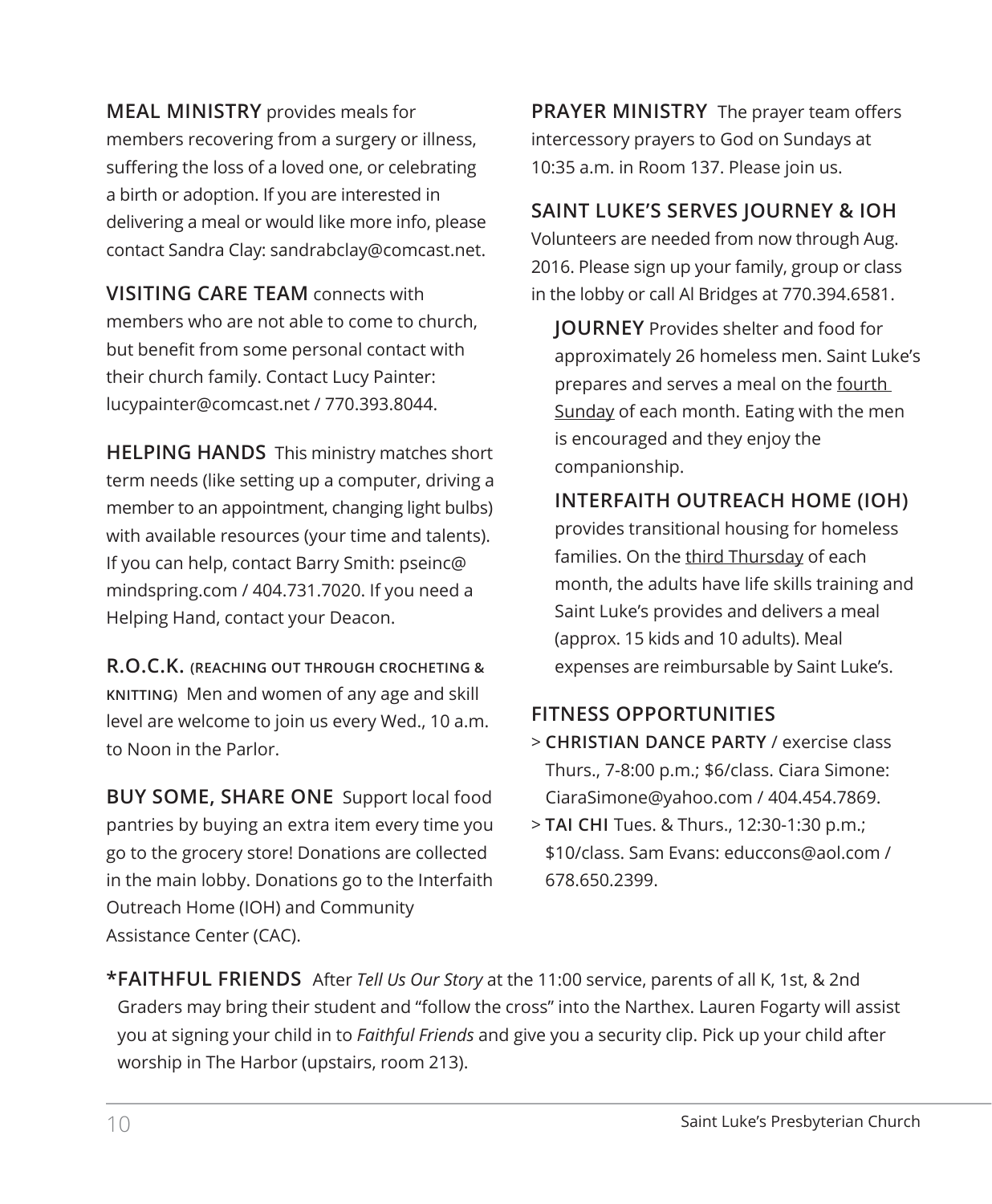### SAINT LUKE'S 2016 PLEDGE FORM

| Payment method:<br>$\Box$ Visa $\Box$ AmEx $\Box$ MC | □ Check or Cash □ Bank Draft (see below)                                                                                                                                                                          |  | <u> 1990 - Andrea Andrea Ann an Aonaichte ann an Aonaichte ann an Aonaichte ann an Aonaichte ann an Aonaichte ann </u> |
|------------------------------------------------------|-------------------------------------------------------------------------------------------------------------------------------------------------------------------------------------------------------------------|--|------------------------------------------------------------------------------------------------------------------------|
|                                                      |                                                                                                                                                                                                                   |  |                                                                                                                        |
|                                                      |                                                                                                                                                                                                                   |  | Expiration Date Security Code Billing Address Zip Code                                                                 |
|                                                      | I authorize \$_________________ to be deducted from my card on the frequency noted below.<br><b>Payment frequency</b> (Between Jan 1, 2016 and Dec 31, 2016):<br>$\Box$ Weekly $\Box$ Monthly $\Box$ Semi-monthly |  |                                                                                                                        |
|                                                      | □ A gift of stocks, bonds or other securities: Gift value: Gift caller Gift date: Gift date:                                                                                                                      |  |                                                                                                                        |

#### **BANK DRAFT AUTHORIZATION**

I,\_\_\_\_\_\_\_\_\_\_\_\_\_\_\_\_\_\_\_\_\_\_\_\_\_\_\_\_\_\_\_\_\_\_\_\_, authorize Saint Luke's Presbyterian Church ("Saint Luke's") to initiate withdrawals from my account at the financial institution named in this document for payment of my 2016 pledge. This authorization will remain valid January 1, 2016 and December 31, 2016, or until I, Saint Luke's, or my financial institution revokes it. I can suspend a monthly payment by notifying Saint Luke's at any time prior to 4 p.m. three business days before the payment is scheduled to be deducted from my account. I understand that the direct payment program is an alternative method of payment only and does not otherwise affect my rights or the rights of Saint Luke's or my financial institution with respect to each other. I further understand that Saint Luke's and my financial institution reserve the right to terminate the Direct Payment plan and/or my participation in it. If I wish to discontinue my participation in the Direct Payment plan, I may do so by notifying Saint Luke's in writing.

I authorize \$ \_\_\_\_\_\_\_\_\_\_\_\_\_\_ to be deducted monthly from my account.

| Name of Financial Institution:       |             |
|--------------------------------------|-------------|
| Authorized Account Holder Signature: | Date Signed |
| Joint Account Holder Signature:      | Date Signed |

#### **PLEASE STAPLE VOIDED CHECK TO FORM**